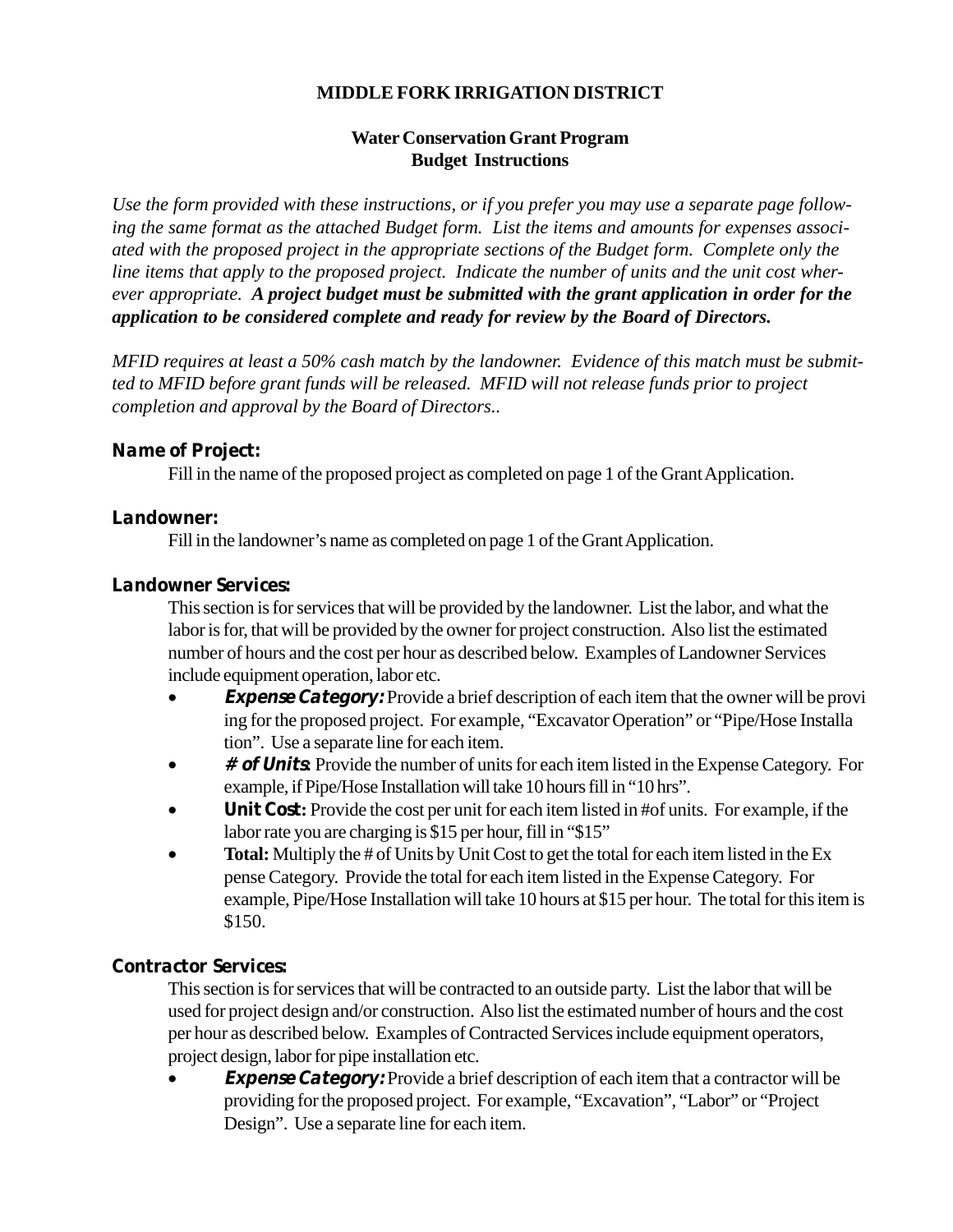- **# of Units:** Provide the number of units for each item listed in the Expense Category. For example, if Excavation will take 16 hours fill in "16 hrs".
- **Unit Cost:** Provide the cost per unit for each item listed in #of units. For example, if the contractor's rate for excavation is \$75 per hour, fill in "\$75"
- **Total:** Multiply the # of Units by Unit Cost to get the total for each item listed in the Expense Category. Provide the total for each item listed in the Expense Category. For example, Excavation will take 16 hours at \$75 per hour. The total for this item is \$1,200.

# **Supplies/Materials:**

This section is for supplies and materials that will be needed to complete the proposed project. List all of the supplies and materials that will be required for project construction. Also list the estimated number of units needed and the cost per unit, as described below. Examples of Supplies and materials include, pipe, sprinkler heads, glue, fittings, etc. *MFID reserves the right to decide appropriate costs for in-kind supplies and materials donated by the landowner and/or agent.*

- **Expense Category:** Provide a brief description of the supplies and materials that will be needed to complete the proposed project. For example, "1 inch poly tubing" or "1 inch tees" Use a separate line for each item.
- **# of Units**: Provide the number of units for each item listed in the Expense Category. For example, if 5,000 feet of 1 inch pipe is needed fill in "5,000 feet".
- **Unit Cost:** Provide the cost per unit for each item listed in #of units. For example, if the cost per foot of 1 inch poly tubing is .16¢, fill in "\$0.16"
- **Total:** Multiply the # of Units by Unit Cost to get the total for each item listed in the Ex pense Category. Provide the total for each item listed in the Expense Category. For example, 1 inch poly tubing needed is 5,000 feet at \$0.16 per foot. The total for this item is \$800.

# **Equipment:**

This section is for equipment that will be used to complete the proposed project. List all of the equipment that will be required for project construction. Also list the estimated number of hours needed and the cost per hour, as described below. If equipment is to be renteduse actual rental rates. Examples of Equipment include, backhoe, excavator, trencher, saw, etc. *MFID reserves the right to decide appropriate costs for in-kind equipment use donated by the lanowner and/or agent.*

- **Expense Category:** Provide a brief description of the equipment that will be used to complete the proposed project. For example, "Rented Trencher". Use a separate line for each item.
- **# of Units:** Provide the number of hours for each item listed in the Expense Category. For example, if the trencher will be used for 8 hours, fill in "8 hours".
- **Unit Cost:** Provide the cost per hour for each item listed in #of units. For example, if the rental cost per hour for the trencher is \$15, fill in "\$15"
- **Total:** Multiply the # of Units by Unit Cost to get the total for each item listed in the Ex pense Category. Provide the total for each item listed in the Expense Category. For example, the trencher is needed for 8 hours at the rental rate of \$15 per hour. The total for this item is \$120.